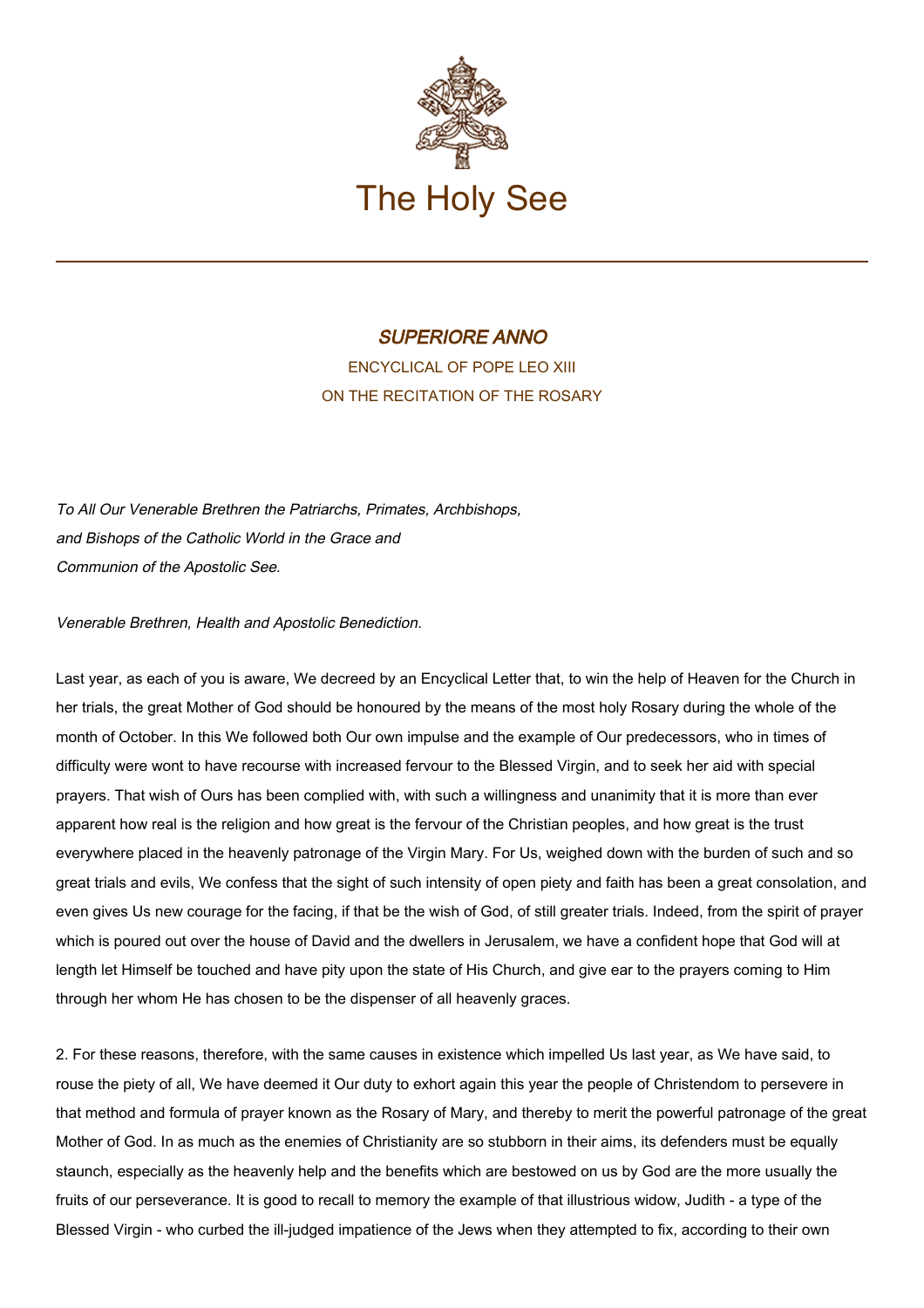judgment, the day appointed by God for the deliverance of His city. The example should also be borne in mind of the Apostles, who awaited the supreme gift promised unto them of the Paraclete, and persevered unanimously in prayer with Mary the Mother of Jesus. For it is indeed, an arduous and exceeding weighty matter that is now in hand: it is to humiliate an old and most subtle enemy in the spread-out array of his power; to win back the freedom of the Church and of her Head; to preserve and secure the fortifications within which should rest in peace the safety and weal of human society. Care must be taken, therefore, that, in these times of mourning for the Church, the most holy devotion of the Rosary of Mary be assiduously and piously observed, the more so that this method of prayer being so arranged as to recall in turn all the mysteries of our salvation, is eminently fitted to foster the spirit of piety.

3. With respect to Italy, it is now most necessary to implore the intercessionof the most powerful Virgin through the medium of the Rosary, since amisfortune, and not an imaginary one, is threatening-nay, rather is among us.The Asiatic cholera, having, under God's will, crossed the boundary within whichnature seemed to have confined it, has spread through the crowded shores of aFrench port, and thence to the neighbouring districts of Italian soil. - To Mary,therefore, we must fly - to her whom rightly and justly the Church entitles thedispenser of saving, aiding, and protecting gifts - that she, graciouslyhearkening to our prayers, may grant us the help they besought, and drive farfrom us the unclean plague.

4. We have therefore resolved that in this coming month of October, in which the sacred devotions to Our Virgin Lady of the Rosary are solemnised throughout the Catholic world, all the devotions shall again be observed which were commanded by Us this time last year. - We therefore decree and make order that from the 1st of October to the 2nd of November following in all the parish churches [curialibus templis], in all public churches dedicated to the Mother of God, or in such as are appointed by the Ordinary, five decades at least of the Rosary be recited, together with the Litany. If in the morning, the Holy Sacrifice will take place during these prayers; if in the evening, the Blessed Sacrament will be exposed for the adoration of the faithful; after which those present will receivethe customary Benediction. We desire that, wherever it be lawful, the localconfraternity of the Rosary should make a solemn procession through the streetsas a public manifestation of religious devotion.

5. That the heavenly treasures of the Church may be thrown open to all, We hereby renew every Indulgence granted by Us last year. To all those, therefore, who shall have assisted on the prescribed days at the public recital of the Rosary, and have prayed for Our intentions - to all those also who from legitimate causes shall have been compelled to do so in private - We grant for each occasion an Indulgence of seven years and seven times forty days. To those who, in the prescribed space of time shall have performed these devotions at least ten times - either publicly in the churches or from just causes in the privacy of their homes - and shall have expiated their sins by confession and have received Communion at the altar, We grant from the treasury of the Church a Plenary Indulgence. We also grant this full forgiveness of sins and plenary remission of punishment to all those who, either on the feast day itself of Our Blessed Lady of the Rosary, or on any day within the subsequent eight days, shall have washed the stains from their souls and have holily partaken of the Divine banquet, and shall have also prayed in any church to God and His most holy Mother for Our intentions. As We desire also to consult the interests of those who live in country districts, and are hindered, especially in the month of October, by their agricultural labours, We permit all We have above decreed, and also the holy Indulgences gainable in the month of October, to be postponed to the following months of November or December, according to the prudent decision of the Ordinaries.